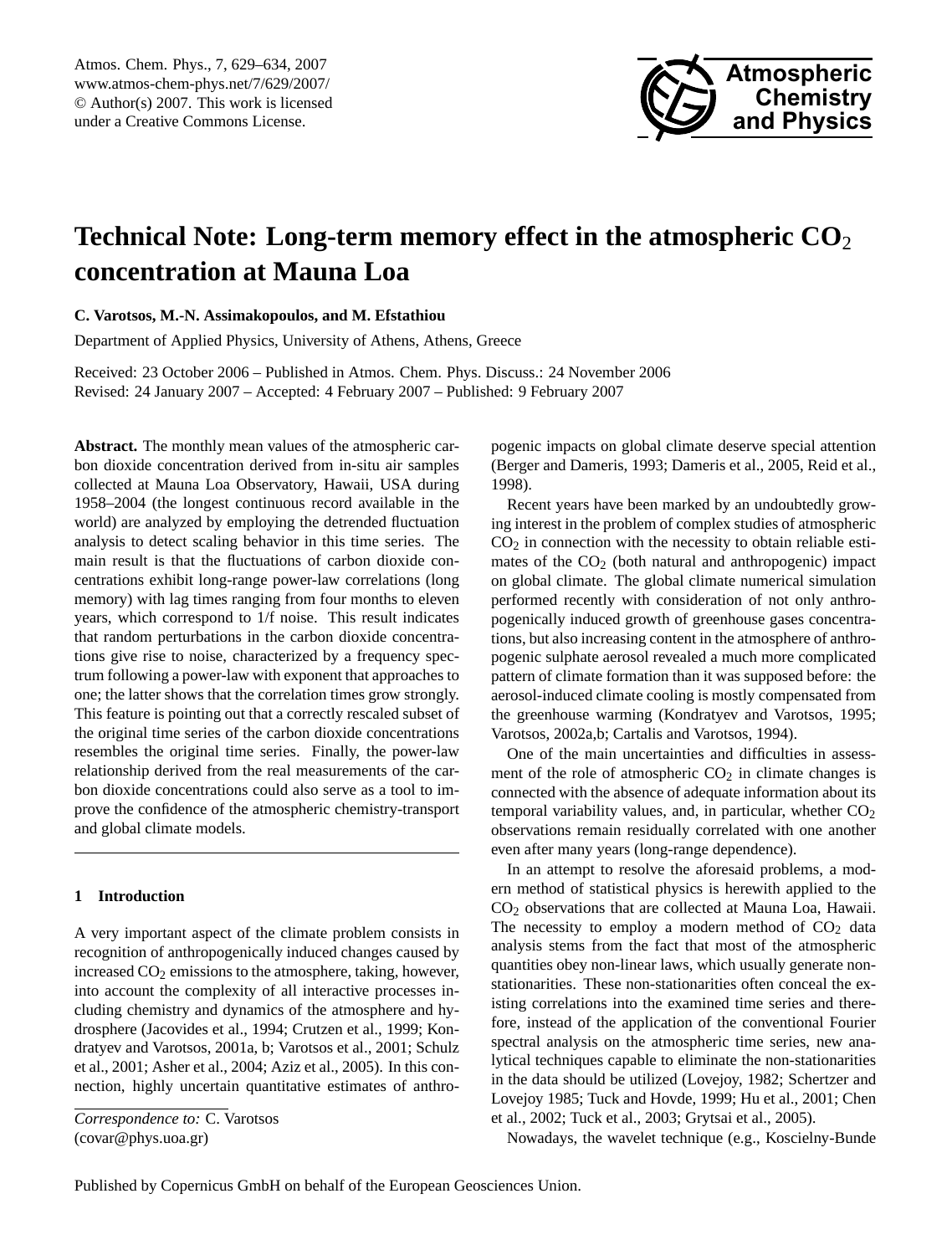et al., 1998) and the detrended fluctuation analysis (DFA) (Peng et al., 1994) are among the most often used tools along these lines. Experience gained from recent studies testifies to the fact that DFA has already proved its usefulness in several complex systems (e.g., Stanley et al., 1999; Zhu and Liu, 2003; Syroka and Toumi, 2001; Varotsos et al., 2002, 2003a, b, 2006c, d; Chen et al., 2005). Very recently, DFA has been applied to the time series of the surface airpollutants (Varotsos et al., 2005), the aerosol index (Varotsos et al., 2006b), the total ozone content (Varotsos 2005a,b) and the tropospheric temperature (Varotsos and Kirk-Davidoff, 2006). More information about the DFA method is given below (Sect. 2).

The present paper examines the time scaling of the fluctuations of the atmospheric  $CO<sub>2</sub>$  concentrations by using the longest record of observations in the world (1958–2004). The results obtained, would help to the enhancement of the fidelity of the available climate models.

### **2 Methodology and data analysis**

As has been mentioned above, the data employed in the present study have been continuously collected at Mauna Loa Observatory, Hawaii (19°32′ N, 155°35′ W), since 1958.

Four air samples are collected each hour and are analyzed by infrared spectroscopy for  $CO<sub>2</sub>$  concentrations. It has to be pointed out that Mauna Loa site is considered one of the most favorable locations for measuring undisturbed air because possible local influences of vegetation or human activities on atmospheric  $CO<sub>2</sub>$  concentrations are minimal and any influences from volcanic vents may be excluded from the records. In addition, the methods and equipment used to obtain these measurements have remained essentially unchanged during the 47-year monitoring program (Keeling and Whorf, 2005). Due to the fact that in the first year (1958) of the available time series 4 months of data were missing, this year was entirely ignored in our analysis. In addition, the existing very few gaps in the data were filled using polynomial interpolation. The averaged monthly mean values of the  $CO<sub>2</sub>$  concentrations are herewith analyzed by employing the DFA method (detailed information is given in Varotsos and Kirk-Davidoff, 2006 and in references therein), which is briefly described below.

In DFA, the nonstationary time series  $y(t)$  is first integrated and then it is divided into segments of equal length,  $\Delta t$ . In each segment, a least squares line (or polynomial curve of order l, DFA-l) is then fitted, in order to detrend the integrated time series by subtracting the locally fitted trend in each segment. The root-mean-square fluctuations  $F_d(\Delta t)$ of this integrated and detrended time series is calculated over all time scales (segment sizes).

More precisely, the detrended fluctuation function  $F(\tau)$  is calculated as follows:

$$
F^{2}(\tau) = \frac{1}{\tau} \sum_{t=k\tau+1}^{(k+1)\tau} [y(t) - z(t)]^{2}, k=0, 1, 2, ..., \left(\frac{N}{\tau} - 1\right) (1)
$$

where  $z(t)=at+b$  is the linear least-square fit to the  $\tau$  data points contained into a segment.

Without dwelling upon details, for scaling dynamics, the averaged  $F^2(\tau)$  over the  $N/\tau$  intervals with length  $\tau$  is expected to obey a power-law, notably:

$$
\left\langle F^2(\tau) \right\rangle \sim \tau^{2\alpha} \tag{2}
$$

and the power spectrum function scales with  $1/f^{\beta}$ , with  $\beta$ =2 $\alpha$  –1 (Kantelhardt et al., 2002).

We briefly mention that the slope  $\alpha$  of the line on a loglog plot relating the average fluctuation and the segment size indicates the plausible presence of power-law scaling. A slope  $\alpha \neq 0.5$  implies the existence of long-range correlations, while  $\alpha$ =0.5 corresponds to the classical random (white) noise. If  $0 < \alpha < 0.5$ , power-law anticorrelations are present (antipersistence). If  $0.5 < \alpha \leq 1.0$ , long-range power-law correlations prevail; the case  $\alpha=1$  corresponds to the so-called  $1/f$  noise. In addition, when  $1 < \alpha < 1.5$ , then long-range correlations are again present (but are stronger than in the previous case) (e.g., Talkner and Weber, 2000; Chen et al. 2005).

It is worth to recall that a time-series is said to display long-range correlations when some properties of the timeseries at different times are correlated and its correlation function decays much slower than exponential decay (e.g. power-law decay). It would be of interest to mention that wavelet-based estimators of self-similarity or long-range dependence scaling exponent lead to larger (smaller) mean squared errors for short (long) time-series comparing with DFA that is not wavelet-based (Audit et al., 2002; Chen et al., 2005; Varotsos et al., 2006c).

#### **3 Application of DFA to the CO**<sup>2</sup> **time-series**

In order to analyze the time series (shown in Fig. 1) it is important to investigate whether the  $CO<sub>2</sub>$  concentration at different times is actually correlated. The motivation for this investigation stems from the observation that many environmental quantities have values which remain residually correlated with one another even after many years (long-range dependence).

It is a truism that the standard tool to address this question is to derive the correlation function and the corresponding power spectrum (or frequency spectrum – spectral density) of the time series, which is simply the Fourier transform of the autocorrelation function. Usually, the short-range correlations are described by the autocorrelation function, which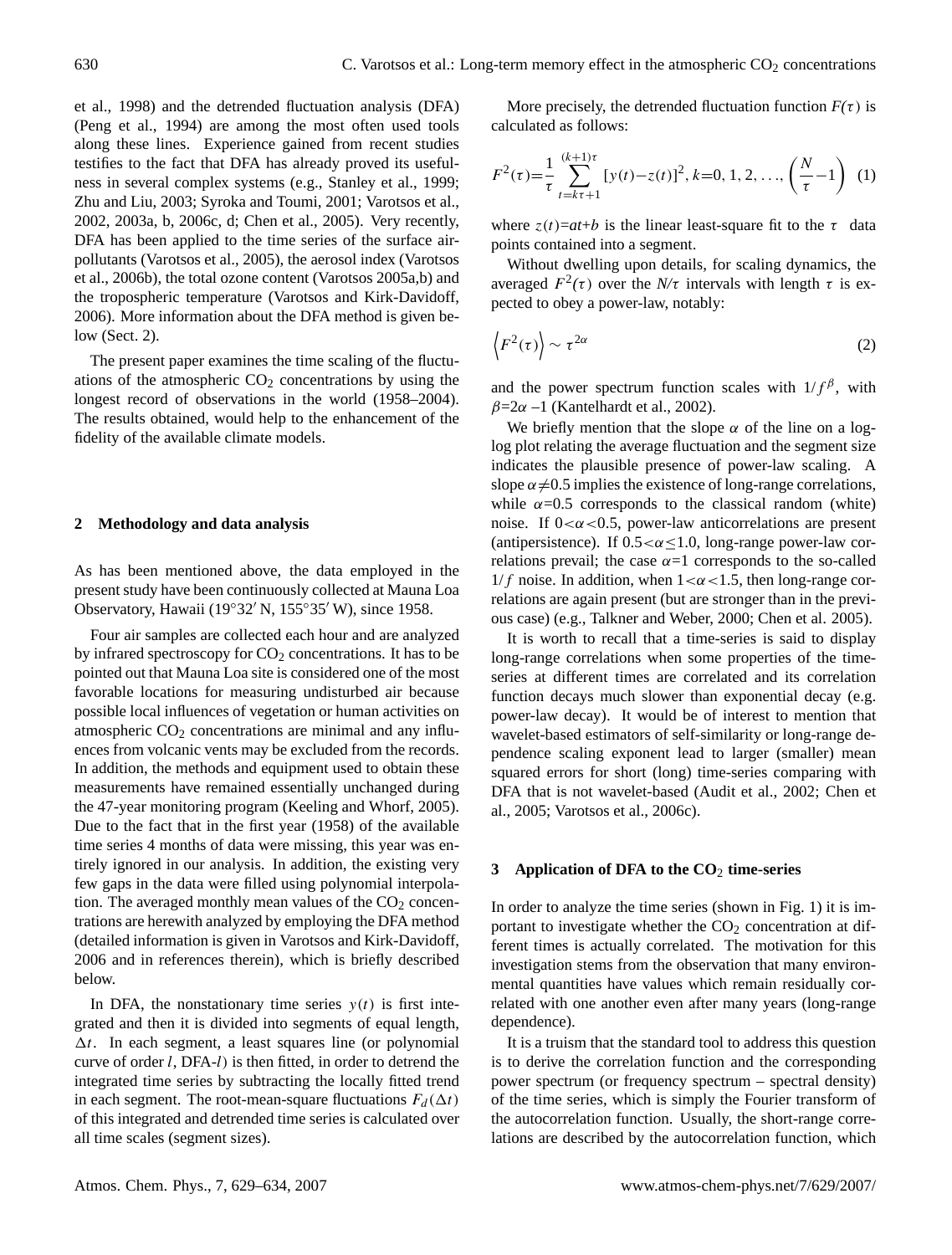

Fig. 1. Time series of CO<sub>2</sub> concentration observed at Mauna Loa Observatory, during 1958–2004.

declines exponentially with a certain decay time. In opposite, the long-range correlations imply that the autocorrelation function declines as a power-law in time rather than exponentially. However, the direct calculation of the autocorrelation function is usually not appropriate due to noise superimposed on the collected data and due to underlying trends of unknown origin. Furthermore, in practice, we do not know the appropriate scaling transformation factors, in advance, or if one does exist.

To quantify the fluctuations of the measured  $CO<sub>2</sub>$  concentrations we analyze the data following the steps of DFA (described in Sect. 2). However, as it is evident from Fig. 1, the  $CO<sub>2</sub>$  time series is characterized by strong long-term trend and seasonality, which can both be removed (detrending and deseasonalization, respectively) by using various statistical tools. For instance, the detrending may be simply achieved by applying polynomial best fit (e.g., 10th order polynomial trend) to the whole  $CO<sub>2</sub>$  time series, while the deseasonalisation can be implemented by applying the classical Wiener method (e.g., filtering out the seasonal – 3 months, terannual – 4 months, semiannual – 6 months, annual – 12 months and southern oscillation – almost here 44 months). Another filtering tool to deseasonalise the data is to employ the moving average filtering (e.g., 13-month moving average, thus cutting out the periodicities with periods lower than 13 months). Alternatively, a commonly used method for deseasonalization is to subtract the 46-year average of the  $CO<sub>2</sub>$  monthly mean values from those in each year (deviations from the normal).

In the following, the results obtained from the application of DFA to the detrended and deseasonalised  $CO<sub>2</sub>$  time series are presented and interpreted.

Assuming that the best deseasonalisation of the  $CO<sub>2</sub>$  time series (shown in Fig. 1) is effectively achieved by applying the Wiener filtering (as described above) and its detrending is accomplished by using the 10th order polynomial trend, then the resulting  $\alpha$ -values of DFA-l have a mean 1.08 and standard deviation 0.03 (Fig. 2).

Next, let us treat the deseasonalisation using the deviations from the normal values, while the detrending accomplished



**Fig. 2.** Log-log plot of the DFA-l versus temporal interval  $\Delta t$  (in months) for detrended (by using the 10th order polynomial trend) and deseasonalized (by applying the Wiener filtering)  $CO<sub>2</sub>$  concentrations, during 1959–2004. The  $\alpha$ -values for DFA-1, DFA-2, DFA-3, DFA-4, DFA-5 are 1.10 ( $\pm$ 0.02), 1.13 ( $\pm$ 0.02), 1.09 ( $\pm$ 0.02), 1.06 ( $\pm$ 0.02), 1.06 ( $\pm$ 0.03), respectively.



**Fig. 3.** Log-log plot of the DFA-l versus temporal interval  $\Delta t$  (in months) for detrended (treated as in Fig. 2) and deseasonalized (using the deviations of the monthly mean values from their normal values) CO<sub>2</sub> concentrations, during 1959–2004. The derived  $\alpha$ values for DFA-1, DFA-2, DFA-3, DFA-4, DFA-5 are  $1.12 \ (\pm 0.02)$ , 1.20  $(\pm 0.02)$ , 1.21  $(\pm 0.02)$ , 1.20  $(\pm 0.02)$ , 1.21  $(\pm 0.03)$ , respectively.

as in the previous case. Then the  $\alpha$ -values of DFA-l have a mean 1.20 and standard deviation 0.03 (Fig. 3).

It should be stressed that  $\alpha$ -values obtained, at the aforesaid two cases, are in close agreement, to those reported in the comment by Sarlis and Skordas (2006b). It is also worthwhile to mention that a second comment by Sarlis and Skordas (2006a) demonstrated that removing the seasonality by the conventional "deviations from the normal" method, then α-values vary between 0.91–1.03. The latter verifies the α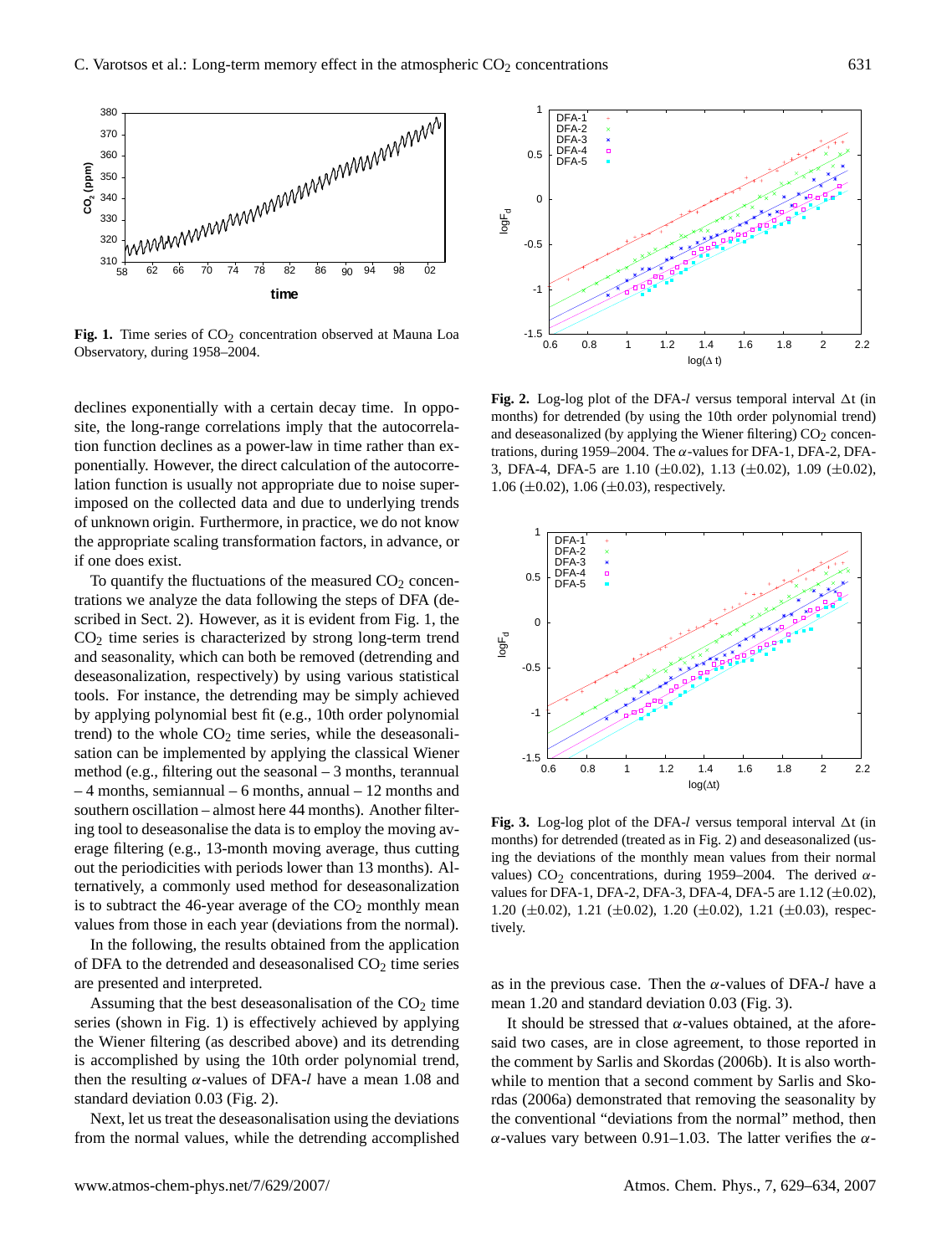values obtained in Varotsos et al. (2006a), where the deseasonalization and detrending methods employed were a bit different (described above).

The main conclusion drawn from the above-mentioned multiple analyses is that the  $\alpha$ - value of DFA ranges between (0.91, 1.21), independently of the deseasonalisation and detrending tool employed. Therefore, the fluctuations of the CO<sup>2</sup> concentrations exhibit long-range persistence (almost  $1/f -$  type). The strong persistence found signifies that the fluctuations in  $CO<sub>2</sub>$  concentration, from small time intervals to larger ones (up to 11 years) are positively correlated in a power-law fashion. In other words, persistence refers to the "long memory" or internal correlation within the  $CO<sub>2</sub>$ concentration time-series. For example, there is a tendency an increase in the  $CO<sub>2</sub>$  concentration to be followed by another increase in the  $CO<sub>2</sub>$  concentration at a different time in a power-law fashion. The latter conclusion suggests that the correlations between the fluctuations in  $CO<sub>2</sub>$  concentration do not obey the classical Markov-type stochastic behavior (exponential decrease with time), but display more slowly decaying correlations.

One fact that attracts attention is that the persistence found above provides, in principle, a forecast for the  $CO<sub>2</sub>$  concentration, which assumes that the value of the  $CO<sub>2</sub>$  concentration in the "following time interval" (up to 11 years) will be the same as in the corresponding "current time interval". In reality, it apparently has a different meaning from the conventional forecast in climatology, which assumes that the value of  $CO<sub>2</sub>$  concentration in the "following" e.g., 11 years will be the same as the "overall climatological"  $CO<sub>2</sub>$  concentration mean.

It should be emphasized that the data analyzed above refer to  $CO_2$  time series of around  $5 \times 10^2$  data points. It was preferred to use DFA and not, for example, wavelet based estimators of self-similarity because recent studies, e.g., Audit et al. (2002), demonstrate that the wavelet transform modulus maxima (WTMM) estimator leads to larger mean squared errors when analyzing short time series of length  $10^2$  data points. In other words, Audit et al. (2002) showed that for time series of the aforementioned length, the DFA exponent is the best estimator.

In addition, an attempt has been made to compare the DFA-results of Mauna Loa data against South Pole, Antarctica (89°59′ S, 24°48′ W) CO<sub>2</sub> observation 1973–2004 time series (showing much less seasonal dependence). This time series is available at [http://cdiac.esd.ornl.gov/trends/](http://cdiac.esd.ornl.gov/trends/co2/sio-spl.htm) [co2/sio-spl.htm.](http://cdiac.esd.ornl.gov/trends/co2/sio-spl.htm) The DFA-1 applied to the detrended (with 9th order polynomial fitting) and deaseasonalized (using deviations from the normal)  $CO<sub>2</sub>$  record at South Pole gave that  $\alpha$ =1.22, which reveals that persistent long-range correlations are again present (as in the case of Mauna Loa mentioned above).

Finally, we investigate whether the strong persistence found in  $CO<sub>2</sub>$  concentration time series stems from the values of CO<sup>2</sup> concentrations themselves and not from their time evolution. With this aim in view, the deseasonalized and detrended  $CO<sub>2</sub>$  concentrations were randomly shuffled. If the shuffled  $CO<sub>2</sub>$  values follow the random (white) noise, then the persistence found above does not come from the data, but from their time evolution (e.g., Varotsos et al., 2006a, b, d). Indeed the application of the DFA-1 to the shuffled CO<sub>2</sub> data gives  $\alpha$ =0.49±0.02, which reveals that the shuffled deseasonalized and detrended  $CO<sub>2</sub>$  data are practically uncorrelated.

Therefore, the power-law relationship derived from the real measurements of the  $CO<sub>2</sub>$  concentrations eventually stems from their time evolution (temporal correlations). The latter could also be used to test the scaling performance of the climate prediction models under different scenarios of  $CO<sub>2</sub>$ levels (Ebel, 2001; Govindan et al., 2002).

#### **4 Conclusions**

Long-range correlations of the fluctuations of  $CO<sub>2</sub>$  concentrations measured at Mauna Loa, Hawaii during 1958–2004 were investigated by applying the DFA method. The main finding is that the fluctuations of the  $CO<sub>2</sub>$  concentrations exhibit strong long-range persistence (almost 1/f – type), which signifies that the fluctuations in  $CO<sub>2</sub>$  concentrations, from small time intervals to larger ones (up to 11 years) are positively correlated in a power-law fashion. This scaling comes from the time evolution and not from the values of the  $CO<sub>2</sub>$  data. Therefore the long-range correlations in the atmospheric  $CO<sub>2</sub>$  that deduced from the present analysis can help in recognition of anthropogenically induced changes caused by increased  $CO<sub>2</sub>$  emissions to the atmosphere on the background of natural atmosphere changes. More specifically, the scaling property detected in the real observations of  $CO<sub>2</sub>$  concentrations could be used to test the scaling performance of the leading global climate models under different scenarios of  $CO<sub>2</sub>$  levels and to improve the performance of the atmospheric chemistry-transport models. The latter is currently under investigation by employing daily CO<sub>2</sub> observations and the relevant results will appear elsewhere, soon.

Edited by: W. E. Asher

#### **References**

- Asher, W. E., Jessup, A. T., and Atmane, M. A.: Oceanic application of the active controlled flux technique for measuring air-sea transfer velocities of heat and gases, J. Geophys. Res.-Oceans, 109(C8), C08S12, doi:10.1029/2003JC001862, 2004.
- Audit, B., Bacry, E., Muzy, J. F., and Arneodo, A.: Wavelets based estimators of scaling behaviour IEEE, Trans. Information Theory 48, 11, 2938–2954, 2002.
- Aziz, M. A., Reising, S. C., Asher, W. E., Rose, L. A., Gaiser, P. W., and Horgan, K. A.: Effects of air-sea interaction parameters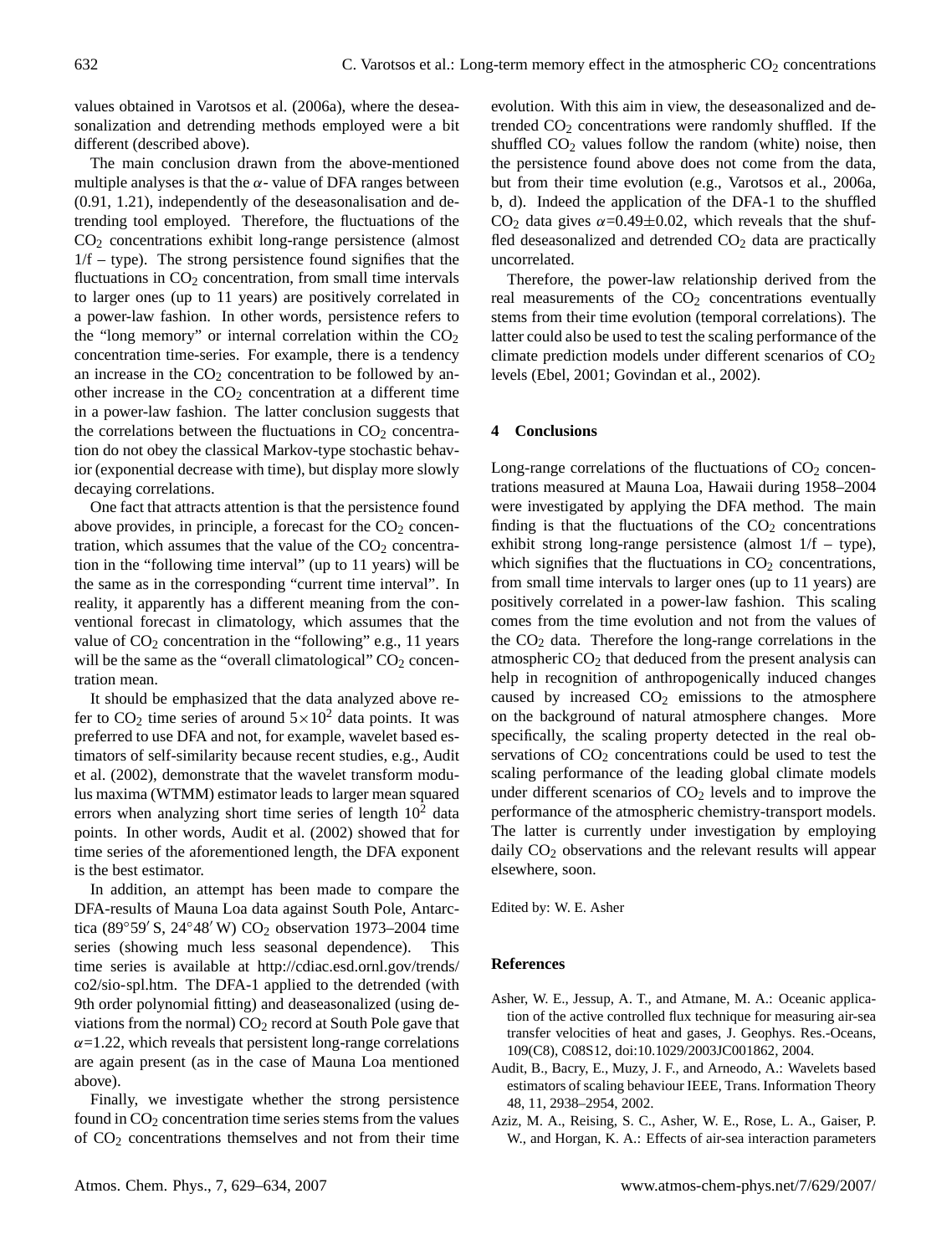on ocean surface microwave emission at 10 and 37 GHz, IEEE Trans. Geosci. Rem. Sens., 43(8), 1763–1774, 2005.

- Berger, U. and Dameris, M.: Cooling of the upper-atmosphere due to  $CO<sub>2</sub>$  increases – a model study, Ann. Geophys., 11(9), 809– 819, 1993.
- Cartalis, C. and Varotsos, C.: Surface ozone in Athens, Greece, at the beginning and at the end of the 20th-century, Atmos. Environ., 28(1), 3–8, 1994.
- Chen, Z., Hu, K., Carpena, P., Bernaola-Galvan, P., Stanley, H. E., and Ivanov, P.: Effect of nonlinearities on detrended fluctuation analysis, Phys. Rev. E, 71, 011104, doi:10.1103/PhysRevE.71.011104, 2005.
- Chen, Z., Ivanov, P., Hu, K., and Stanley, H.: Effect of nonstationarities on detrended fluctuation analysis, Phys. Rev. E, 65(4), 041107, doi:10.1103/PhysRevE.65.041107, 2002.
- Crutzen, P. J., Lawrence, M. G., and Poschl, U.: On the background photochemistry of tropospheric ozone, Tellus A, 51(1), 123–146, 1999.
- Dameris, M., Grewe, V., Ponater, M., Deckert, R., Eyring, V., Mager, F., Matthes, S., Schnadt, C., Stenke, A., Steil, B., Bruhl, C. and Giorgetta, M. A.: Long-term changes and variability in a transient simulation with a chemistry-climate model employing realistic forcing, Atmos. Chem. Phys., 5, 2121–2145, 2005, [http://www.atmos-chem-phys.net/5/2121/2005/.](http://www.atmos-chem-phys.net/5/2121/2005/)
- Ebel, A.: Evaluation and reliability of meso-scale air pollution simulations, Lect. Notes Comput. Sc., 2179, 255–263, 2001.
- Govindan, R. B., Vyushin, D., Bunde, A., Brenner, S., Havlin, S., and Schellnhuber, H. J.: Global climate models violate scaling of the observed atmospheric variability, Phys. Rev. Lett., 89(1), 028501, doi:10.1103/PhysRev.Lett.89.028501, 2002.
- Grytsai, A., Grytsai, Z., Evtushevsky, A., and Milinevsky, G.: Interannual variability of planetary waves in the ozone layer at 65 degrees S, Int. J. Remote Sens., 26(16), 3377–3387, 2005.
- Hu, K., Ivanov, P. C., Chen, Z., Carpena, P., and Stanley, H. E.: Effect of trends on detrended fluctuation analysis, Physi. Rev. E, 64(1), 011114, doi:10.1103/PhysRevE.64.011114, 2001.
- Jacovides, C. P., Varotsos, C., Kaltsounides, N. A., Petrakis, M., and Lalas, D. P.: Atmospheric turbidity parameters in the highly polluted site of Athens basin, Renewable Energy, 4(5), 465–470, 1994.
- Kantelhardt, J. W., Zschiegner, S. A., Koscielny-Bunde, E., Havlin, S., Bunde, A. and Stanley, H. E.: Multifractal detrended fluctuation analysis of nonstationary time series, Physica A 316 (1–4), 87–114, 2002.
- Keeling, C. D. and Whorf, T.P.: Atmospheric  $CO<sub>2</sub>$  records from sites in the SIO air sampling network. In Trends: A Compendium of Data on Global Change. Carbon Dioxide Information Analysis Center, Oak Ridge National Laboratory, U.S. Dept. of Energy, Oak Ridge, Tenn., USA, [\(http://cdiac.esd.ornl.gov/trends/](http://cdiac.esd.ornl.gov/trends/co2/sio-mlo.htm) [co2/sio-mlo.htm\)](http://cdiac.esd.ornl.gov/trends/co2/sio-mlo.htm), 2005.
- Kondratyev, K. Y. and Varotsos C.: Atmospheric greenhouse effect in the context of global climate-change, Nuovo Cimento della Societa Italiana di Fisica C-Geophysics and Space Physics, 18(2), 123–151, 1995.
- Kondratyev, K. Y. and Varotsos, C.: Global tropospheric ozone dynamics – Part I: Tropospheric ozone precursors - Part II: Numerical modelling of tropospheric ozone variability, Environmental Science and Pollution Research, 8(1), 57–62, 2001a.

Kondratyev, K. Y. and Varotsos, C.: Global tropospheric ozone dy-

namics – Part II: Numerical modelling of tropospheric ozone variability – Part I: Tropospheric ozone precursors [ESPR 8 (1) 57-62 (2001)] Environmental Science and Pollution Research, 8(2), 113–119, 2001b.

- Koscielny-Bunde, E., Bunde, A., Havlin, S., Roman, H.E., Goldreich, Y., and Schellnhuber, H.J.: Indication of a universal persistence law governing atmospheric variability, Phys. Rev. Lett., 81(3), 729–732, 1998.
- Lovejoy, S.: Area-perimeter relation for rain and cloud areas, Science, 216(4542), 185–187, 1982.
- Peng, C. K., Buldyrev, S. V., Havlin, S., Simons, M., Stanley, H. E., and Goldberger, A. L.: Mosaic organization of DNA nucleotides, Phys. Rev. E, 49(1), 1685–1689, 1994.
- Reid, S. J., Rex, M., Von der Gathen, P., et al.: A study of ozone laminae using diabatic trajectories, contour advection and photochemical trajectory model simulations, J. Atmos. Chem., 30(1), 187–207, 1998.
- Sarlis, N. and Skordas, E.:Interactive comment on "Technical Note: Long-term memory effect in the atmospheric  $CO<sub>2</sub>$  concentration at Mauna Loa" by Varotsos, C. et al., Atmos. Chem. Phys. Discuss., 6, S5095–S5098, 2006a.
- Sarlis N. and Skordas E.: Interactive comment on "Technical Note: Long-term memory effect in the atmospheric  $CO<sub>2</sub>$ , concentration at Mauna Loa" by Varotsos, C. et al., Atmos. Chem. Phys. Discuss., 6, S5324–S5328, 2006b.
- Schertzer, D. and Lovejoy, S.: The dimension and intermittency of atmospheric dynamics, in Turbulent Shear Flows, Vol. 4, Springer, New York, 7–33, 1985.
- Schulz, A., Rex, M., Harris, N. R. P., et al.: Arctic ozone loss in threshold conditions: Match observations in 1997/1998 and 1998/1999, J. Geophys. Res.-Atmos., 106(D7), 7495–7503, 2001.
- Stanley, E.: Scaling, universality, and renormalization: three pillars of modern critical phenomena, Rev. Modern Phys., 71(1), S358– S366, 1999.
- Syroka, J. and Toumi, R.: Scaling and persistence in observed and modelled surface temperature, Geophys. Res. Lett., 28(17), 3255–3258, 2001.
- Talkner, P. and Weber, R. O.: Power spectrum and detrended fluctuation analysis: application to daily temperatures, Phys. Rev.E, 62(1), 150–160 Part A, 2000.
- Tuck, A. F. and Hovde, S. J.: Fractal behavior of ozone, wind and temperature in the lower stratosphere, Geophys. Res. Lett., 26, 1271–1274, 1999.
- Tuck, A. F., Hovde, S. J., Gao, R. S., and Richard, E. C.: Law of mass action in the Arctic lower stratospheric polar vortex January–March 2000: ClO scaling and the calculation of ozone loss rates in a turbulent fractal medium. J. Geophys. Res.-Atmos., 108(D15), 4451, doi:10.1029/2002JD002832, 2003.
- Varotsos, C.: Climate change problems and carbon dioxide emissions: Expecting "Rio+10" – Global summit on sustainable development in Johannesburg (26th August–6th September 2002), Environmental Science and Pollution Research, 9(2), 97–98, 2002a.
- Varotsos, C.: The southern hemisphere ozone hole split in 2002, Environ. Sci. Pollut. Res., 9(6), 375–376, 2002b.
- Varotsos, C.: Power-law correlations in column ozone over Antarctica, Int. J. Remote Sens., 26(16), 3333–3342, 2005a.
- Varotsos, C.: Modern computational techniques for environmental